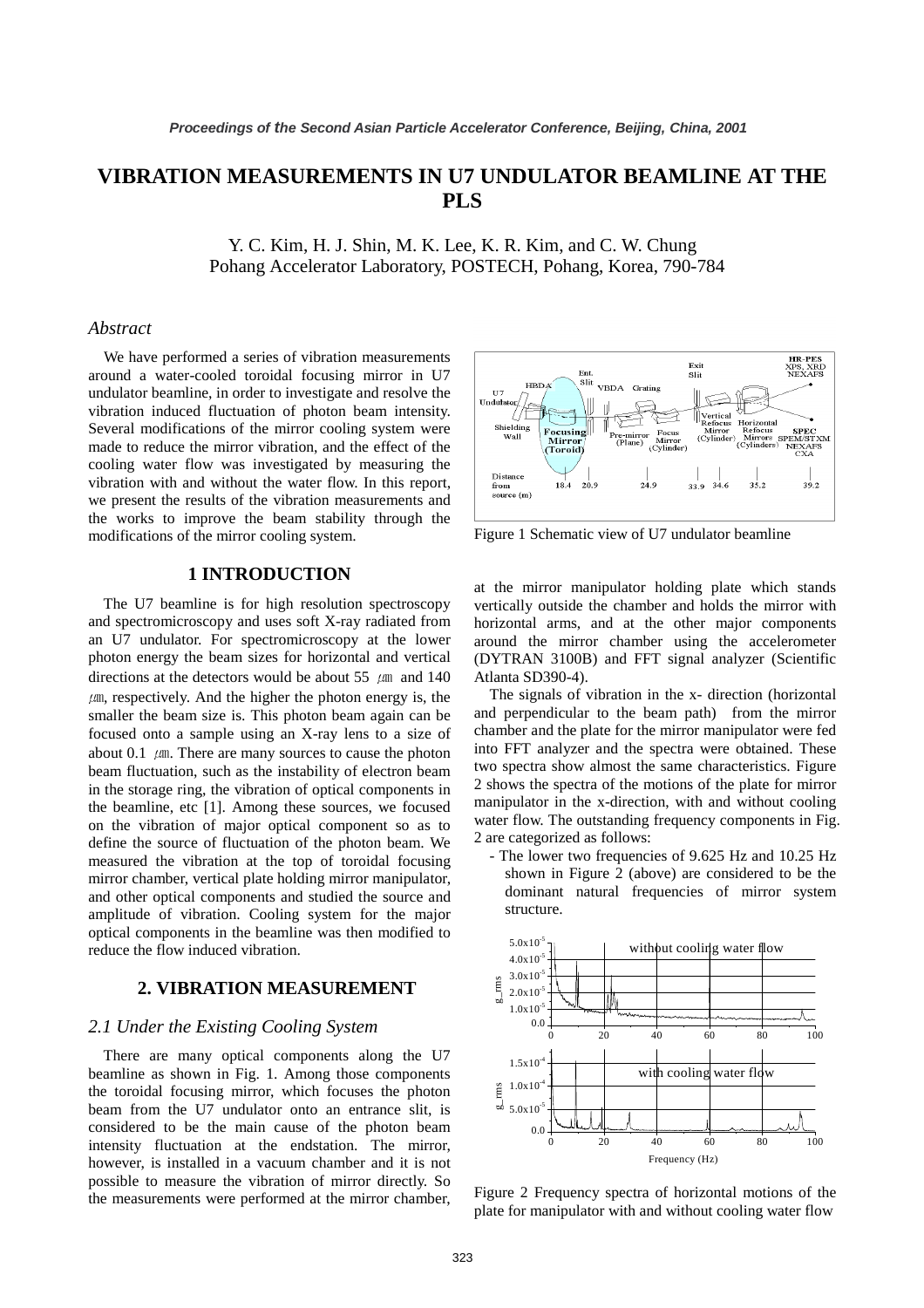- The frequencies of 7.56 Hz, 9.25 Hz, 9.87 Hz, 15.06 Hz, 19.25 Hz, 29.68 Hz shown in Fig 2 (below) are considered to be due to the cooling water flow.

A printed graph of signal from beam intensity monitor was obtained without any data file. The beating phenomenon was shown in the graph. Two dominant frequencies that produce the phenomenon of beats were calculated. Two calculated frequencies of 9.25 Hz and 9.625 Hz are considered to be the forcing frequency from the cooling water flow and the natural frequency of the mirror system, respectively, as mentioned above. To avoid this beats and to reduce the overall amplitude of vibration the mirror manipulator supporting structures including the plate for mirror manipulator were replaced with different shaped and more rigid ones. The spectrum of frequency response function (FRF) of mirror manipulator supporting structure and the spectrum of horizontal vibration of the structure are shown in Fig. 3. The resonance frequencies



Figure 3 Spectrum of FRF of manipulator supporting structure (above) and spectrum of vibration of the plate for manipulator (below)

of the supporting structure are shown in Fig. 3 (above), which are 11.38 Hz, 12.75 Hz, 31.5 Hz, 43.87 Hz, 61.87 Hz. The vibration amplitude of frequency of 9.38 Hz, which is the most dominant low frequency in displacement amplitude, reduced to almost one eighth of that of 9.25 Hz which is also the most dominant frequency in Fig. 2. It is known that to keep the rms amplitude less than  $1 \mu m$  is typical stability requirement of beamline components [2]. In the signal shown in Fig. 2, considerable noise signal near zero frequency are found due to accelerometer characteristics. Excluding this noise roughly, overall rms amplitude was calculated to be around  $1 \sim 4$   $\mu$ m. Considerable reduction in overall rms amplitude of vibration is estimated from Fig. 3.

# *2.2 Verification Test for Optimised Cooling System Configuration*

To define the effect of cooling system on the mirror

motion, simple tests were performed. Test setup includes the following 4 different cases; 1) The case that water flows from the existing main cooling header into a small box that has a role of mirror in the test, and flow out to the existing return header through the small SUS pipes. 2) The case that has flexible hoses in the middle of supply and return pipes in the same configuration as above. 3) The case that has separate cooling circuit with an independent cooling pump. Water supply and return is made through the flexible hoses from the pump to the small box and vice versa. 4) The case that is the same as above case 3) except the addition of a buffer tank in the supply line between the cooling pump and the small box. The flexible hoses were also used to provide a path of supply and return between these components. The test setup are shown in Fig. 4. For all cases, the small box was set on the concrete floor without any constraints in the horizontal direction. Hence, the only y-direction



Figure 4 Test setup for 4 different cases

measurements will be effective in the analysis. The results of this test measurement are shown in Fig. 5 and 6.



Figure 5 Frequency spectrum of vertical motion of the small box in the test setup for the case 1) and case 2)